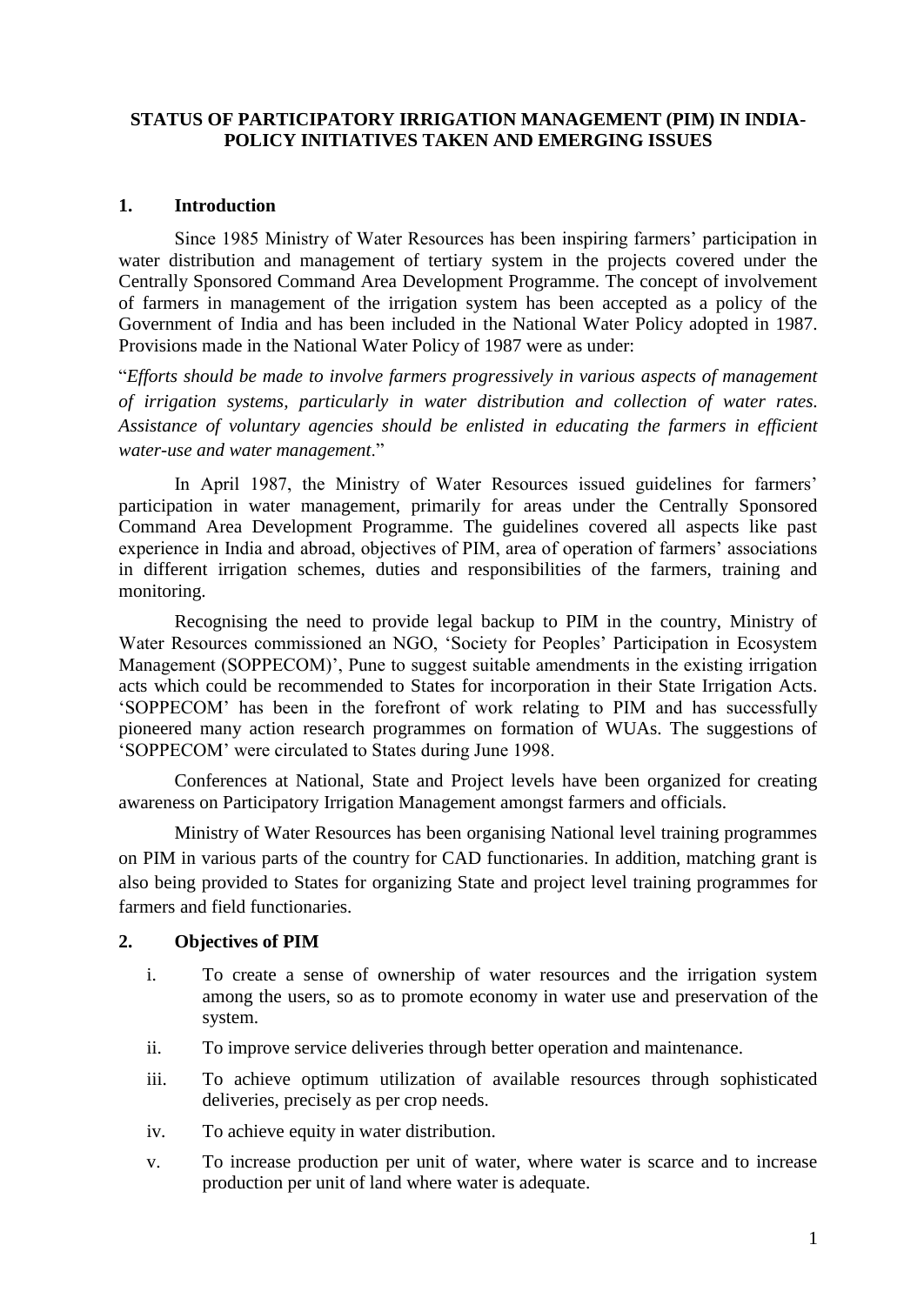- vi. To make best use of natural precipitation and ground water in conjunction with flow irrigation for increasing irrigation and cropping intensity.
- vii. To facilitate the users to have a choice of crops, cropping sequence, timing of water supply, period of supply and also frequency of supply, depending on soils, climate and other infrastructure facilities available in the commands such as roads, markets cold storages, etc., so as to maximize the incomes and returns.
- viii. To encourage collective and community responsibility on the farmers to collect water charges and payment to Irrigation Agency.
- ix. To create healthy atmosphere between the Irrigation Agency personnel and the users.

### **3. Necessity of PIM**

The old dictum is that necessity is the mother of invention. This may be judged in respect of PIM also with the following considerations:

**a) Need of increase in agricultural production**: The human as well as bovine population has been increasing all over the world and more so in India. As such the need of food, fiber, fuel, fodder etc. has also been increasing with fast rate. It is, hence, imperative to increase the agricultural production to keep pace with the requirement. Irrigation being lifeline of agriculture, its development and meticulous management is the necessity of the day. All over the world and so in India, it is known that easy locations to tap surface water have almost exhausted. Increasing the existing reservoirs capacity and taking up of new projects is causing serious financial and social problems. So far as ground water development is concerned, it has its own limitations and the most important being over exploitation of this resource at many places particularly in many parts of India. Moreover financing is another constraint. Hence proper management of already created water resources development structures is extremely essential at this juncture, in order to strike the balance between need and the agricultural production. Since farmers are the real stakeholders, they have to come forward through their associations to look after their interest so that they get water from the system according to the predetermined time and space for planning their crops.

**b) Problem of fiscal availability:** There is severe budgetary competition at the government level under different sectors. The ratio of financial outlay for the irrigation sector to the total outlay is coming down year after year. Moreover there are many uncompleted irrigation projects, where work is going on and there is demand of meeting the regional balance to provide irrigation facility almost all over. Under such circumstances, investment of more money by the Government on operation and maintenance of the old system appears difficult. Thus, farmers have to take up this responsibility themselves in order to avoid over burdening of the Government exchequer and to become self-dependent.

**c) O&M cost and recovery of irrigation charges:** This aspect has already been discussed elsewhere which indicates that O&M cost is much higher than the recoverable irrigation charges as per present rate. Even these low rates are not being recovered in full. Often the cost of recovery of water charges by Government is more than the amount recovered. This is causing severe budget constraints to Government and consequently O&M could not be properly carried out resulting in system deficiency and unreliability of irrigation water to farmers. The Water Users' Associations could play this role in a better way.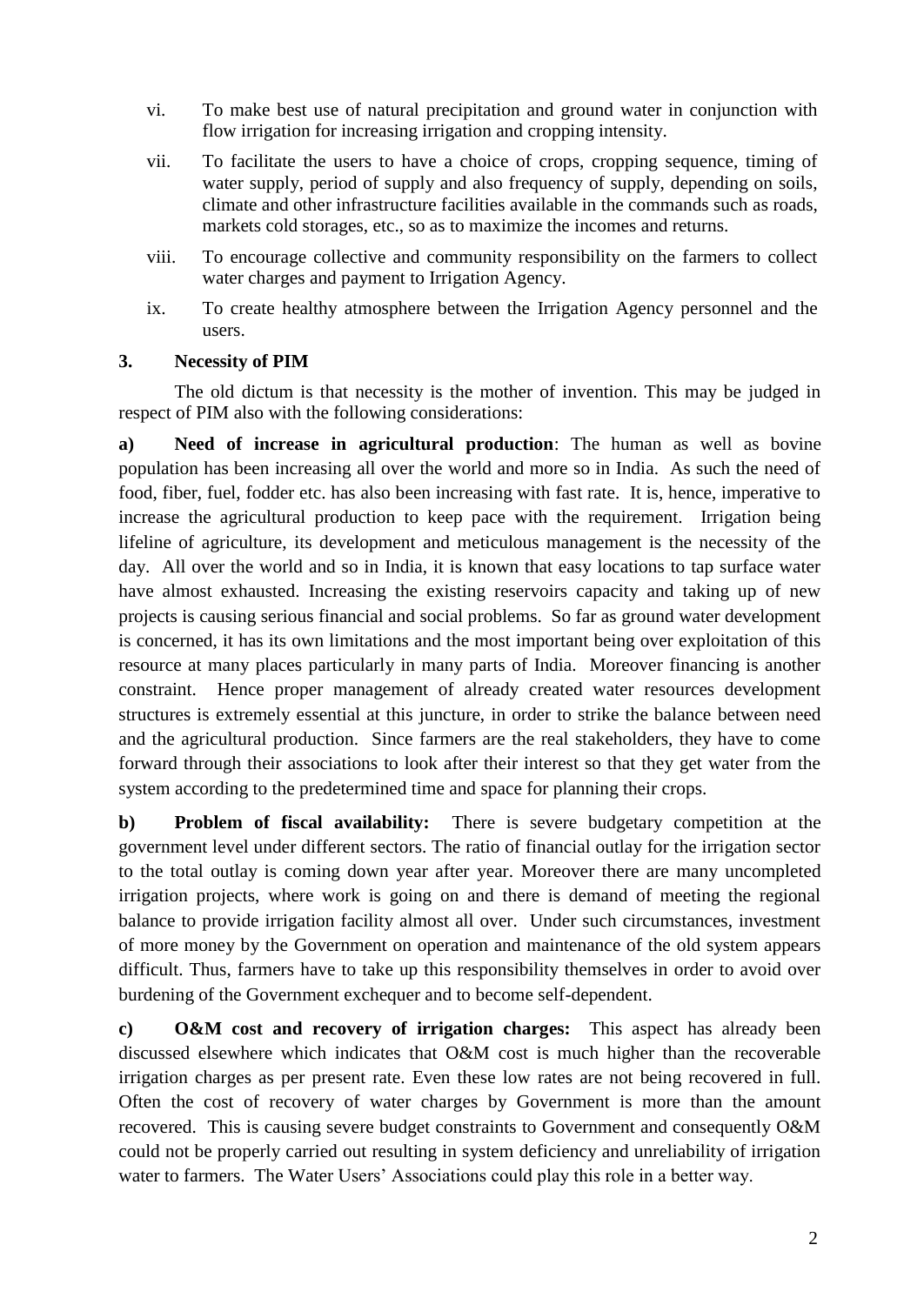**d) Other compulsions:** Besides above aspects, there are other compulsions like non availability of water when it is needed, taking immediate problems like leakages, adopting flexibility in water distribution and taking many more initiatives by farmers' group to make their farm economy a sustainable proposition, PIM appears extremely necessary and worthwhile.

# **4. Provision in National Water Policy (2002)**

Following modifications were made in the National Water Policy (2002) regarding the participatory approach to water resources management:

"*Management of the water resources for diverse uses should incorporate a participatory approach: by involving not only the various governmental agencies but also the users' and other stakeholders, in an effective and decisive manner, in various aspects of planning, design, development and management of the water resources schemes. Necessary legal and institutional changes should be made at various levels for the purpose, duly ensuring appropriate role for women. Water Users' Association and local bodies such as municipalities and Gram-Panchayats should particularly be involved in the operation, maintenance and management of water infrastructures/facilities at appropriate levels progressively, with a view to eventually transfer the management of such facilities to the user groups/ local bodies*"

# **5. Provisions in PIM Acts**

Recognising the need for sound legal framework for PIM in the country, the Ministry brought out a model act to be adopted by the State Legislatures for enacting new irrigation acts/amending the existing irrigation acts for facilitating PIM. In accordance with the model act eight State Governments, namely, Andhra Pradesh, Goa, Madhya Pradesh, Karnataka, Orissa, Rajasthan, Tamil Nadu and Kerala have enacted new acts. The legal framework provides for creation of farmers organisations at different levels of irrigation system as under:

- a. **Water Users' Association (WUA):** will have a delineated command area on a hydraulic basis, which shall be administratively viable. Generally a WUA would cover a group of outlets or a minor.
- b. **Distributary Committee:** will comprise of 5 or more WUAs. All the presidents of WUAs will comprise general body of the distributary committee.
- **c. Project Committee:** will be an apex committee of an irrigation system and presidents of the Distributary committees in the project area shall constitute general body of this committee.

 The Associations at different levels are expected to be actively involved in: (i) maintenance of irrigation system in their area of operation; (ii) distribution of irrigation water to the beneficiary farmers as per the warabandi schedule; (iii) assisting the irrigation department in the preparation of water demand and collection of water charges; (iv) resolve disputes among the members and WUA; (v) monitoring flow of water in the irrigation system etc.

The functions of Water Users" Associations, Distributary Committees and Project Committees are given in detail in the **Annexure-1.**

### **6. Status of Enactment of Legislation for PIM**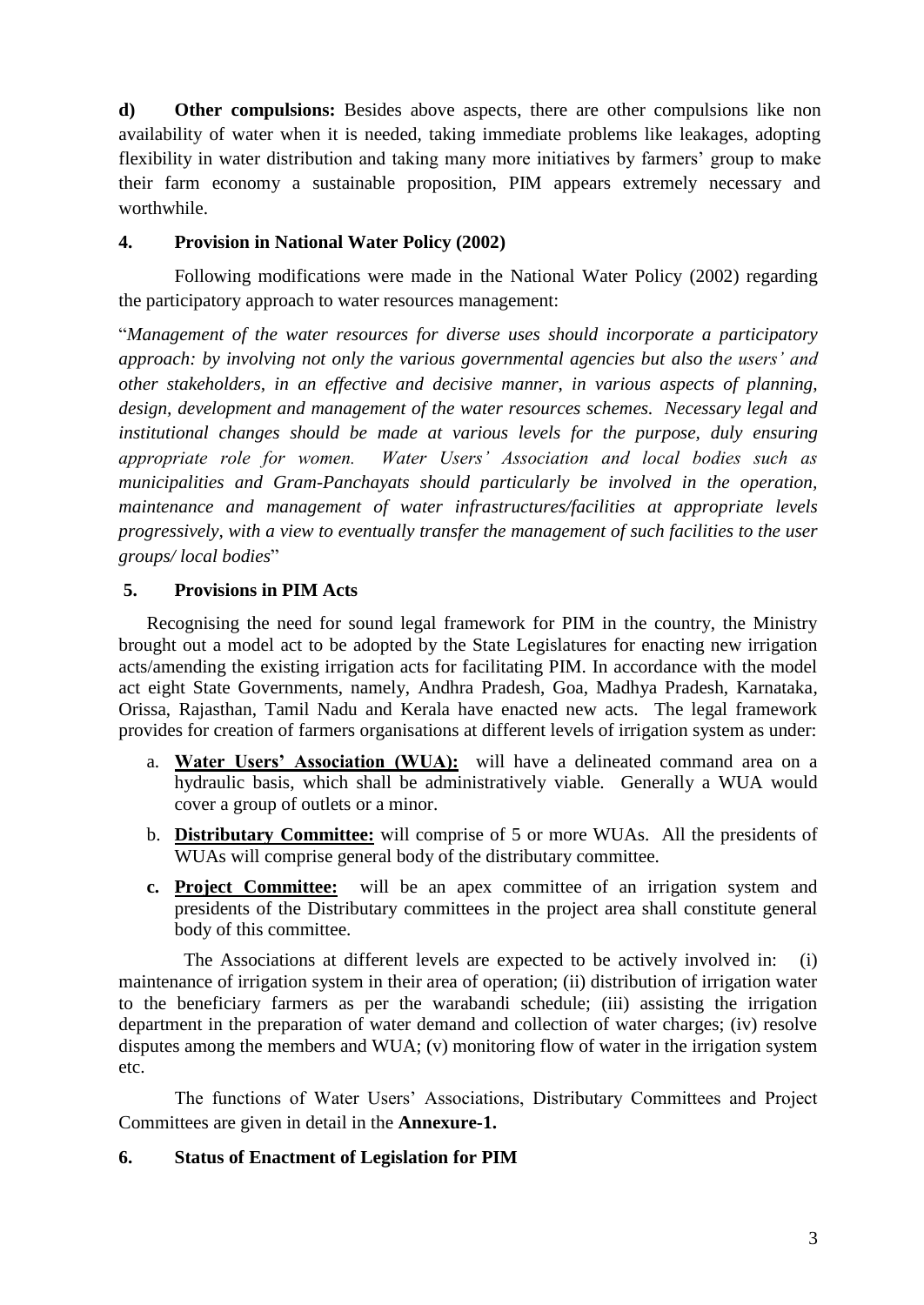As a result of various conferences/ seminars organised by the Ministry, there has been an increased consciousness in States about the need for actively involving farmers in management of irrigation system. Accordingly States of Andhra Pradesh, Assam, Bihar, Chhattisgarh, Goa, Gujarat, Karnataka, Kerala, Madhya Pradesh, Maharashtra, Nagaland, Orissa, Rajasthan, Sikkim, Tamil Nadu and Uttar Pradesh have enacted exclusive legislations for involvement of farmers in irrigation management. Government of Bihar has issued a notification "The Bihar Irrigation, Flood Management and Drainage Rules, 2003", in exercise of the powers conferred by the Bihar Irrigation Act, 1997. Details of the Acts/Rules are given in **Table 1.**

| Sl.              | Name of              | Position of issue / amendment of Irrigation Act                                                                |  |  |
|------------------|----------------------|----------------------------------------------------------------------------------------------------------------|--|--|
| No.              | <b>State</b>         |                                                                                                                |  |  |
| 1.               | Andhra               | Enacted "Andhra Pradesh Farmers' Management of Irrigation                                                      |  |  |
|                  | Pradesh              | Systems Act, March, 1997"                                                                                      |  |  |
| 2.               | Assam                | The Assam Irrigation Water Users Act 2004                                                                      |  |  |
| $\overline{3}$ . | <b>Bihar</b>         | "The Bihar Irrigation, Flood Management and Drainage Rules,<br>2003" under the Bihar irrigation Act, 1997      |  |  |
| $\overline{4}$ . | Chhattisgarh         | Enacted "Chhattisgarh Sinchai Prabandhan Me Krishkon Ki<br>Bhagidari Adhiniyam, 2006".                         |  |  |
| 5.               | Goa                  | Enacted "Goa Command Area Development Act 1997 (Goa Act<br>27 of 1997)"                                        |  |  |
| 6.               | Gujarat              | Gujarat Water Users Participation Management Act, 2007                                                         |  |  |
| 7.               | Karnataka            | Promulgated an Ordinance on $7th$ June 2000 for amendment of<br>the existing Karnataka Irrigation Act 1957.    |  |  |
| 8.               | Kerala               | Enacted "The Kerala Irrigation and Water Conservation Act<br>2003".                                            |  |  |
| 9.               | Madhya<br>Pradesh    | Enacted "Madhya Pradesh Sinchai Prabandhan Me Krishkon Ki<br>Bhagidari Adhiniyam, 1999" during September 1999. |  |  |
| 10.              | Maharashtra          | "The Maharashtra Management of Irrigation Systems by Farmers<br>Act, 2005"                                     |  |  |
| 11.              | Nagaland             | Nagaland Farmers Participation in Management of Irrigation<br>Systems Act, 2013                                |  |  |
| 12.              | Orissa               | Enacted "The Orissa Pani Panchayat Act, 2002".                                                                 |  |  |
| 13.              | Rajasthan            | Passed the "Rajasthan Sinchai Pranali Ke Prabandh Me Krishkon<br>Ki Sahabhagita Adhiniyam, 2000".              |  |  |
| 14.              | Sikkim               | "Sikkim Irrigation Water Tax 2002" and "Sikkim Irrigation<br>Water Tax (Amendment) Act 2008"                   |  |  |
| 15.              | Tamil Nadu           | Enacted the "Tamil Nadu Farmers' Management of Irrigation<br>Systems Act, 2000".                               |  |  |
| 16.              | <b>Uttar Pradesh</b> | Enacted the "Uttar Pradesh Irrigation Management Act, 2009"                                                    |  |  |

**Table-1: State-wise Position of Enactment of New Act / Amendment of existing Irrigation Act**

Governments of Punjab, Haryana and Manipur have drafted their PIM bills which are in the process of enactment. There is the likelihood of Arunachal Pradesh and Himachal Pradesh following the PRI Acts. Thus majority of States have decided to move towards PIM. The State-wise details of WUAs formed are given in the **Table 2.**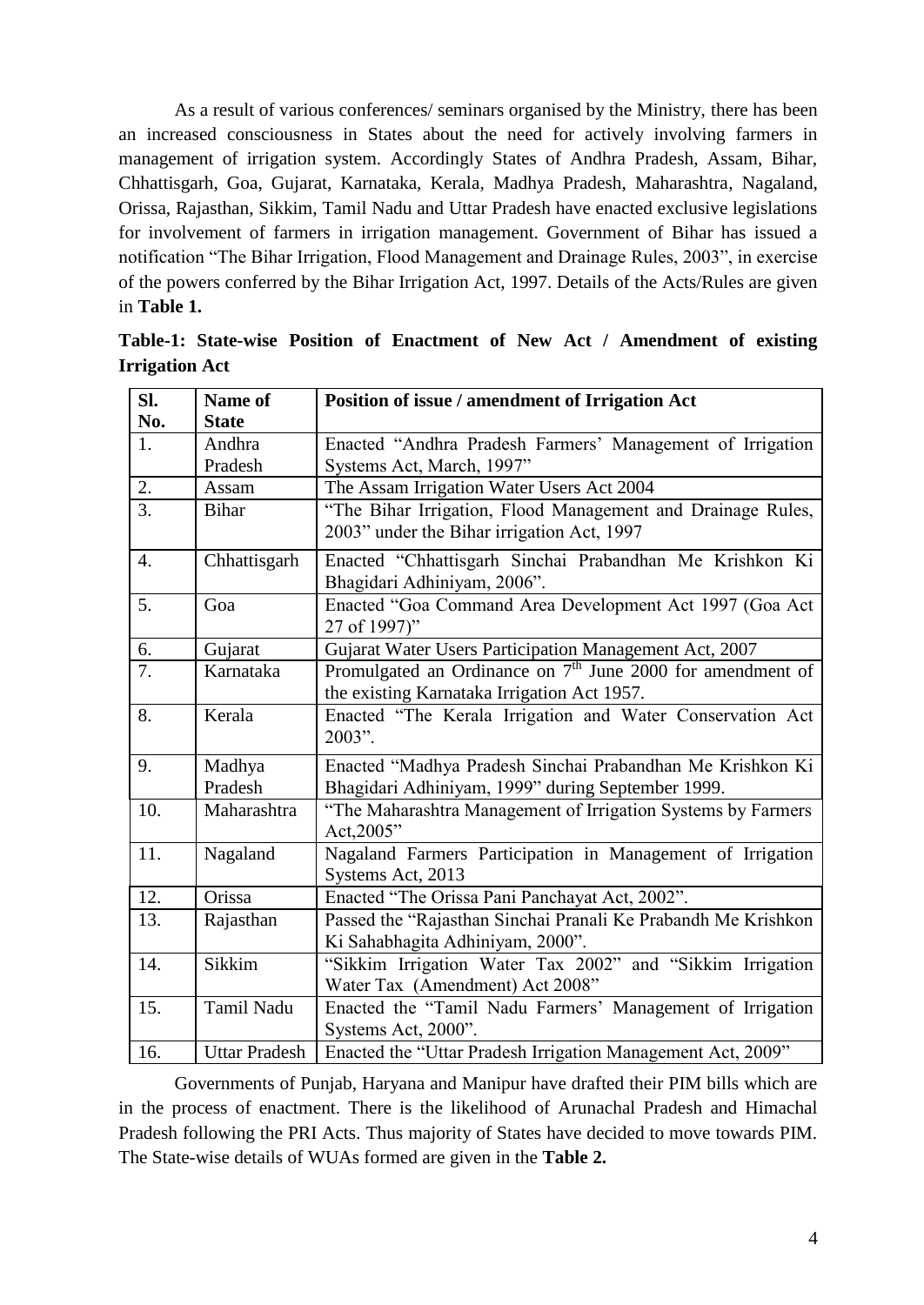| SI. No.                 | <b>Name Of State</b>     | <b>Number Of</b>   | <b>Area Covered</b> |
|-------------------------|--------------------------|--------------------|---------------------|
|                         |                          | <b>WUAs Formed</b> | (Thousand hectare)  |
| $\mathbf{1}$            | <b>Andhra Pradesh</b>    | 10884              | 4179.25             |
| $\overline{2}$          | <b>Arunachal Pradesh</b> | 43                 | 10.97               |
| 3                       | Assam                    | 847                | 95.02               |
| $\overline{\mathbf{4}}$ | <b>Bihar</b>             | 80                 | 209.47              |
| 5                       | Chattisgarh              | 1324               | 1244.56             |
| 6                       | Goa                      | 84                 | 9.54                |
| $\overline{7}$          | Gujarat                  | 8278               | 662.99              |
| 8                       | Harayana                 | 8490               | 1616.27             |
| 9                       | <b>Himachal Pradesh</b>  | 1173               | 140.56              |
| 10                      | J & K                    | 383                | 32.794              |
| 11                      | <b>Jharkhand</b>         | 0                  | 0                   |
| 12                      | Karnataka                | 2787               | 1418.66             |
| 13                      | <b>Kerala</b>            | 4398               | 191.22              |
| 14                      | <b>Madhya Pradesh</b>    | 2062               | 1999.64             |
| 15                      | Maharashtra              | 2959               | 1156.22             |
| 16                      | <b>Manipur</b>           | 69                 | 29.4                |
| 17                      | Meghalaya                | 159                | 20.17               |
| 18                      | <b>Mizoram</b>           | 390                | 18.23               |
| 19                      | Nagaland                 | 24                 | 3.44                |
| 20                      | <b>Orissa</b>            | 20794              | 1757.71             |
| 21                      | Punjab                   | 4845               | 610.29              |
| 22                      | Rajasthan                | 1994               | 1144.45             |
| 23                      | <b>Sikkim</b>            | 0                  | 0                   |
| 24                      | <b>Tamil Nadu</b>        | 1910               | 935.664             |
| 25                      | <b>Telangana</b>         | 0                  | 0                   |
| 26                      | <b>Tripura</b>           | $\overline{0}$     | 0                   |
| 27                      | <b>Uttar Pradesh</b>     | 802                | 318.69              |
| 28                      | <b>Uttrakhand</b>        | 0                  | 0                   |
| 29                      | <b>West Bengal</b>       | 10000              | 37                  |
|                         | <b>Total</b>             | 84779              | 17842.208           |

### **Table- 2: State-wise nos. of Water Users' Associations (WUAs) and area covered**

# **Say, 17.842 Million Hectares**

**Note:** The information above are on the basis of Compiled information received from State and compiled by AFC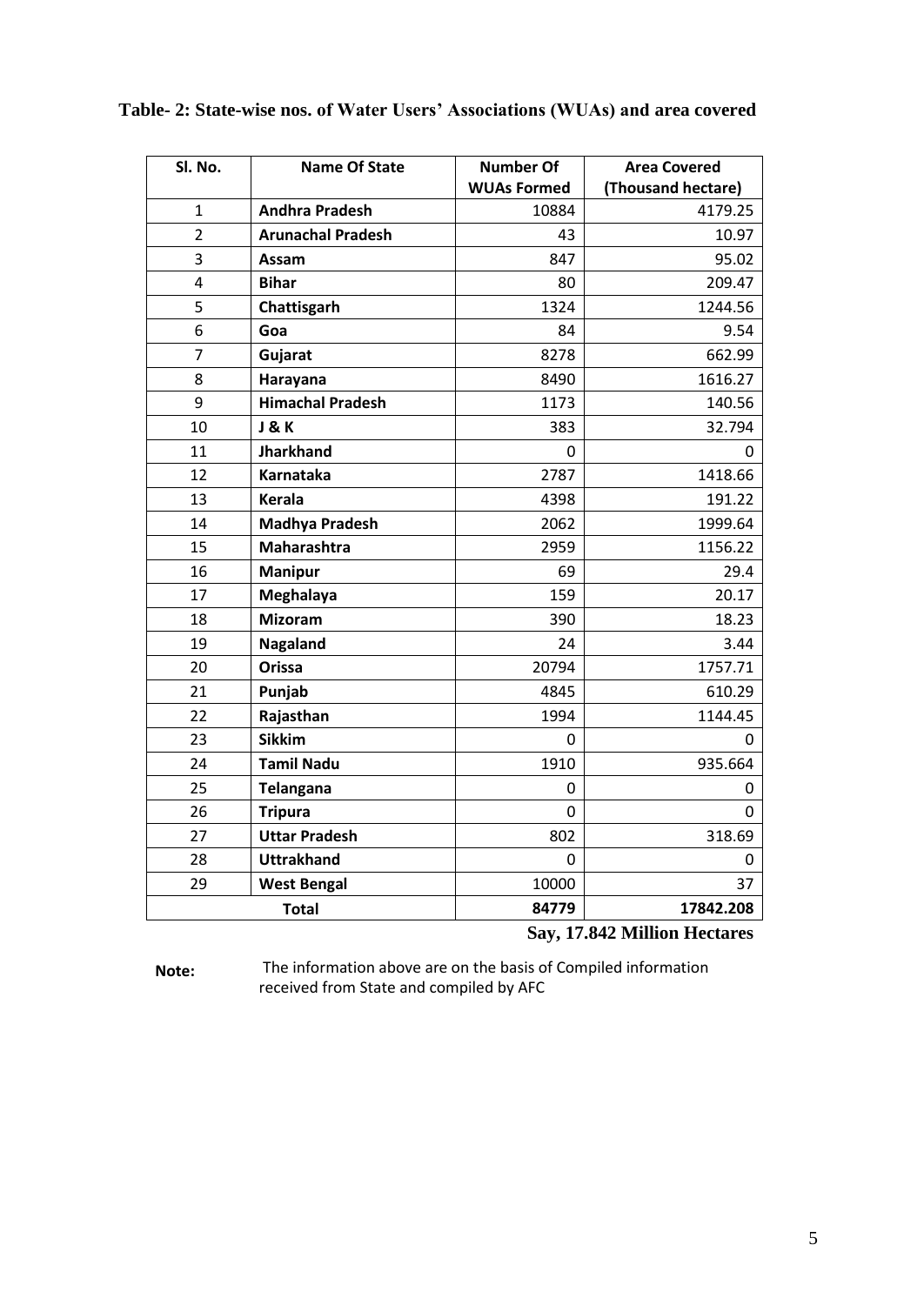### **7. Constraints in Implementation of PIM (Issues)**

There may be a necessity and practicability in adoption of PIM yet there are a number of constraints in making the PIM sustainable in the long run. Some of these are:

**a) Lack of legal back up and policy changes:** In many States, there is no or very little legal back up and clear-cut policy decision at the Government level to take up PIM, which is a big impediment in implementation of PIM. For the actual irrigation management transfer and operation of PIM in an irrigation project, policy changes and legal back up are essential. This is important for distributing required quantity of water at minor / distributary take off points, taking up correction of system deficiency, claim to get the maintenance funds proportionate to its portion transferred to associations, collection of water charges and retaining some portion of it for WUAs functioning, fixation of water rates, incentives to farmers, resolution of conflicts etc. Clarity on legislation is also required in certain States.

**b) System deficiency:** In older projects, there are many problems like deterioration of old control and measuring structures, leakages and seepage at various places, erosion of banks and beds, siltation and weed infestation. These are serious problems, hindering farmers to take over the system management on technical and financial considerations.

**c) Uncertainty of water availability:** This is another important aspect, as farmers will understandably be reluctant to take on the responsibility for managing the system unless deliveries of water are made reliable, flexible, practical and responsive to need. The engineers on their part may not be confident about ensuring supply of the requisite quantity of water to the WUAs, as would be obligatory in terms of the MOU signed between Irrigation Agency and WUA.

Further, the farmers who have their holdings at the head of the canal tend to appropriate more water than required, whereas the farmers at the tail end often fail to get their apportioned share of water. Head-enders, therefore, have vested interest in continuing the existing arrangements. The tail-enders may not be keen to form WUAs as water supply in such areas remains inadequate and erratic and they remain apprehensive that the situation will not be materially altered if an association is formed. These differences in perceptions and conflicts of interests inhibit the coming together of head end and tail end farmers.

**d) Fear of financial viability:** Maintenance and operation of the system demands huge finances. Farmers have got the apprehension that in absence of surety of finance, it would be difficult for them to fulfill the requirement of funds for operation and maintenance. They feel that when Government is not able to handle the system with huge money available with them, how farmers would be able to do justice?

**e) Lack of technical knowledge:** Apart from the financial uncertainty, lack of technical input is one of the inhibiting factors to take over the system. When Government, having such qualified and senior Engineers, finds it difficult to manage the system, how untrained and uneducated farmers would be able to take up such a highly technical operation and maintenance work of big irrigation systems.

**f) Lack of leadership:** On account of limited exposure of the farmers to the rest of the world and PIM in particular, potent leadership is lacking, rather on account of limiting knowledge. At times so called local leaders give the negative or unclear version before other farmers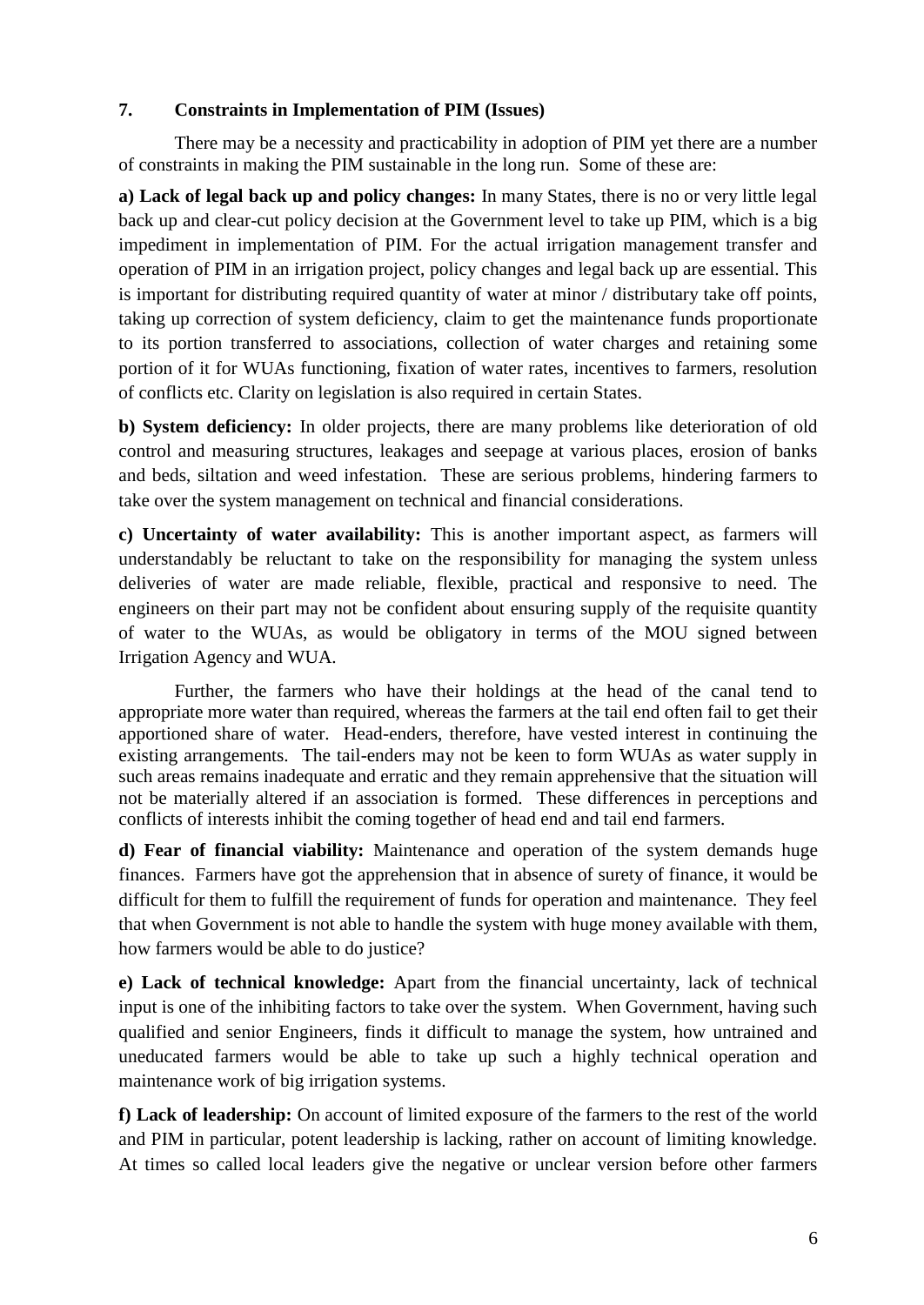which further create misunderstanding among the farmers bringing them sometimes into a fix.

**g) Lack of publicity and training:** Seeing is believing; and knowledge brings confidence in people. This aspect is lacking and there is a constraint to adoption of PIM.

**h) Demographic diversity:** Due to variation in economic, ethnic, education levels etc. diversity of farmers, PIM is taking much time in this country. To handle this aspect deep study, analysis and solution need be found out.

**i) Mega irrigation projects:** World scenario gives an indication that there are smaller projects in the countries of the world, where irrigation project transfer has taken care for PIM. In India, there are huge projects having very large distribution system and culturable command area sometimes more than 20 lakh hectares. Larger the project, complex would be its maintenance, operation and management aspects and so the formation and functioning of farmers associations for different necessary activities.

**j) WUAs v/s Panchayats**: In many of the areas, where WUAs have been formed, there is a clash of interest among Panchayats and WUAs on who is to own the system, particularly when watershed schemes are being handed over to the Panchayats.

**k) PIM in efficient systems:** Some of the northern States have raised apprehensions that when their systems are running very efficiently, why not PIM should form an integral part of the system of distribution already in operation.

# **8. Future Prospects of PIM**

It has now been realised that without active participation of beneficiaries, the irrigation systems cannot be managed efficiently. The experience shows that wherever farmers have been actively engaged, the overall management of irrigation system and the water use efficiency have significantly improved. The legal framework, which has been established in various States, will ensure systematic involvement of beneficiaries in the management of irrigation system at various levels. There has to be however, a provision for adequate financial support to these organizations to carry out their responsibilities. The PIM acts of various States do have provisions for the financial management of these associations. For example acts of Andhra Pradesh and Madhya Pradesh States mention that the funds of the farmers" organizations shall comprise of the following:

- i) grants and commission received from the State Government as a share of the water tax collected in the area of operation of the farmers' organization;
- ii) such other funds as may be granted by the state government and Central Government for the development of the area of operation;
- iii) resources raised from any financing agency for undertaking any economic development activities in its area of operation;
- iv) income from the properties and assets attached to the irrigation system;
- v) fees collected by the farmers" organization for the services rendered in better management of the irrigation system;
- vi) amounts received from any other sources; and
	- vii) investment of private sector in distribution and ancillary/extension services.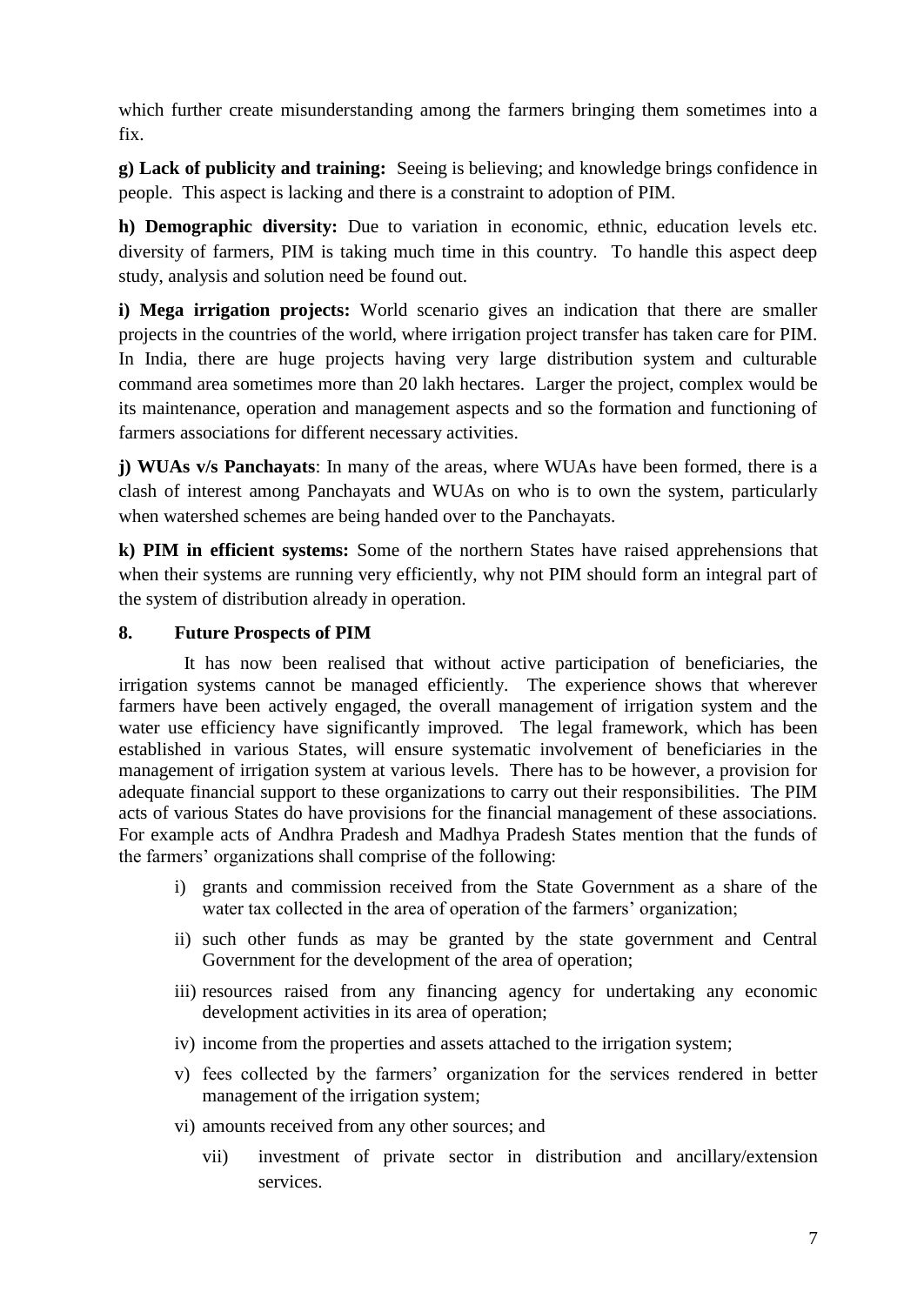#### **9. Rationalisation of Water Rates**

In several states the water rates have not been revised for a long time. Consequently the revenue collection is too meager to maintain the irrigation system. The Vaidyanathan Committee (1991) of the Planning Commission on pricing of irrigation water mentioned that on an average the revenue collection was Rs. 50 per ha as against the O&M requirement of Rs. 250 per ha. Thus, there is a dire need for rationalization of water rates so as to meet the expenditure on account of O&M of the system. Many of the States have already revised the water rates.

#### **10. Women's Role in PIM**

Considering the importance of women in terms of their numerical strength and the significant contribution they make to the agriculture labour force, it is realized that they should play an important role in the WUAs. However, as the poor status profile and various other factors inhibit their participation, compulsory regulatory means are considered necessary to bring in the desired gender empowerment.

Recognising the scale at which PIM programme is to be implemented in the country, Government of India has given special emphasis on involving women in the process. In pursuance to the provisions in National Water Policy 1987 (and also 2002) on efforts to be made to involve farmers progressively in various aspects of management of irrigation systems, particularly in water distribution and collection of water rates, Ministry of Water Resources, while issuing guidelines in April, 1987, specifically emphasized the States to consider representation of women in the WUAs at all levels. Some of the State Governments have taken some initiative as under:

"Madhya Pradesh Sinchai Prabandhan Me Krishkon Ki Bhagidari Adhiniyam, 1999" enacted in September, 1999 ensures all farmers owners, be it men or women to be a rightful member of the outlet committee.

While "Andhra Pradesh Farmers' Management of Irrigation Systems Act" of March, 1997 has not made any specific provisions for the women to be represented in the Managing Committees of WUAs, it is encouraging to note that quite a few women members have been elected as Presidents and Managing committee members. Similar is the story in other states.

Despite the awareness in the matter, the marginal representation of women is not adequate in view of the magnitude of the problem.

#### **11. Importance of PIM under Restructured CADWM Programme**

Under Restructured Command Area Development & Water Management Programme more emphasis is being given to participatory approach. Under this programme, payment of central assistance to States is linked with the formation of Water Users" Associations. Apart from this, farmers will have to contribute a minimum of 10% cost of the works in form of cash / labour in three components namely, construction of field channels, reclamation of water logged areas, and desilting and renovation of MI tanks.

Under the previous CAD Programme, a management subsidy at the rate of Rs. 275 per ha, to be paid in three years, had been insisted upon initially to encourage the formation and functioning of Farmers" Associations. It was increased to Rs. 500 per ha as one time functional grant to be shared by Centre, State and farmers at the rate of Rs 225:225:50 respectively. For projects included under the restructured programme, this grant is being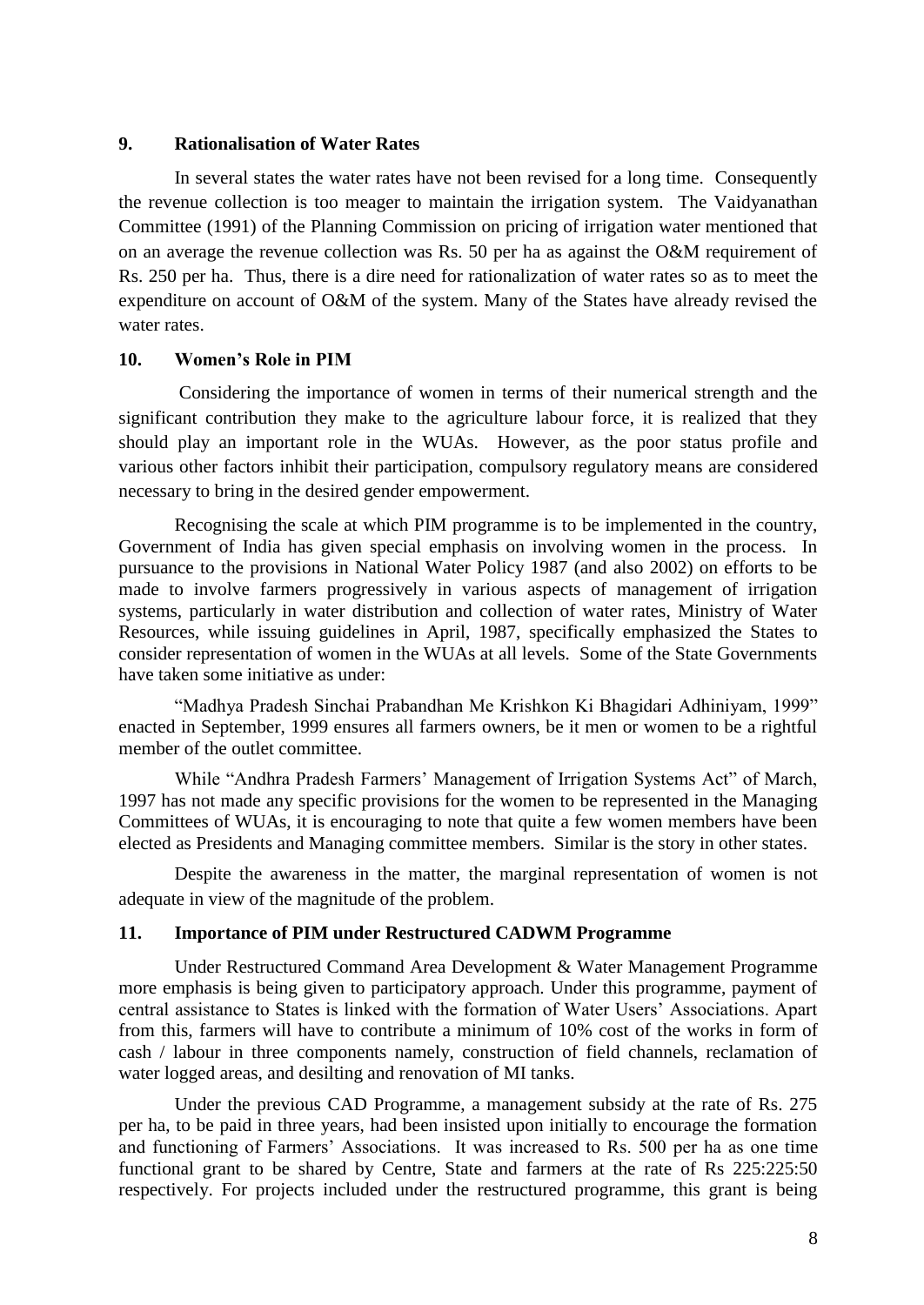further enhanced to Rs. 600/- per ha. at the rate of 270:270:60 to be shared by Centre, State and farmers respectively. States have to bear similar costs for non – CADA projects.

Apart from normal training programme for field functionaries and farmers, action research for PIM is now proposed to be entrusted to the WALMIs and other State/Central Institutions. It is to ensure that farmers will be encouraged to form Water Users" Associations and take over the on-farm development works, equitable distribution of water, crop management, issues on revenue collection, to maintain data and financial records. They will also be trained regarding maintenance aspects of the OFD works. Centre will bear 75% of cost of these software items.

#### **12. PIM as A Thrust Area/Priority Item**

With effect from August 2003 Participatory Irrigation Management (PIM) has been identified as one of the thrust areas for the country as a whole and its progress is being monitored by the Prime Minister's Office.

#### **12. 1 Issues for Policy Initiatives**

- a. All states to be emphasized upon the need to enact PIM acts in a definite time frame
- b. Strengthening of financial resources of Farmers" Associations to make them viable Revenue sharing arrangement to be considered
- c. Rationalization of water charges
- d. Empowering women for a greater role in Irrigation Management.

#### **12.2 Action Taken for Implementing PIM**

Ministry of Water resources has written to all the States, which have not yet enacted relevant act to facilitate participation of stakeholders in Irrigation Management, asking them to implement the same. An indicative Roadmap as under has also been suggested for promotion of PIM to take a time bound action in the matter.

#### **Indicative Roadmap:**

- 1) Draft legislation on PIM and its approval by the State Legislature at the earliest, preferably in the next Session of the State Assembly.
- 2) Based on the PIM Act, prepare necessary Rules and Regulations within two months of the notification of the Act.
- 3) Organise State-wise orientation/awareness generation camps for functionaries of Irrigation/CAD Departments and farmers.
- 4) Formation of Water Users" Associations and entrust them the role and the responsibilities assigned under the Act.
- 5) Fix a target of covering at least 25% of the area of the major and medium irrigation projects under PIM during the X Plan.
- 6) Formation of an appropriate committee at the State level that will monitor the progress under PIM and interact with the Central Government.

Copies of the Model Act on PIM and also the PIM Acts of a few States were sent to the States/UTs for reference and guidance.

#### **Milestones:**

State Governments are being persuaded since 1985 to promote Participatory Irrigation Management (PIM). In order to facilitate the States in formulation of the roadmap for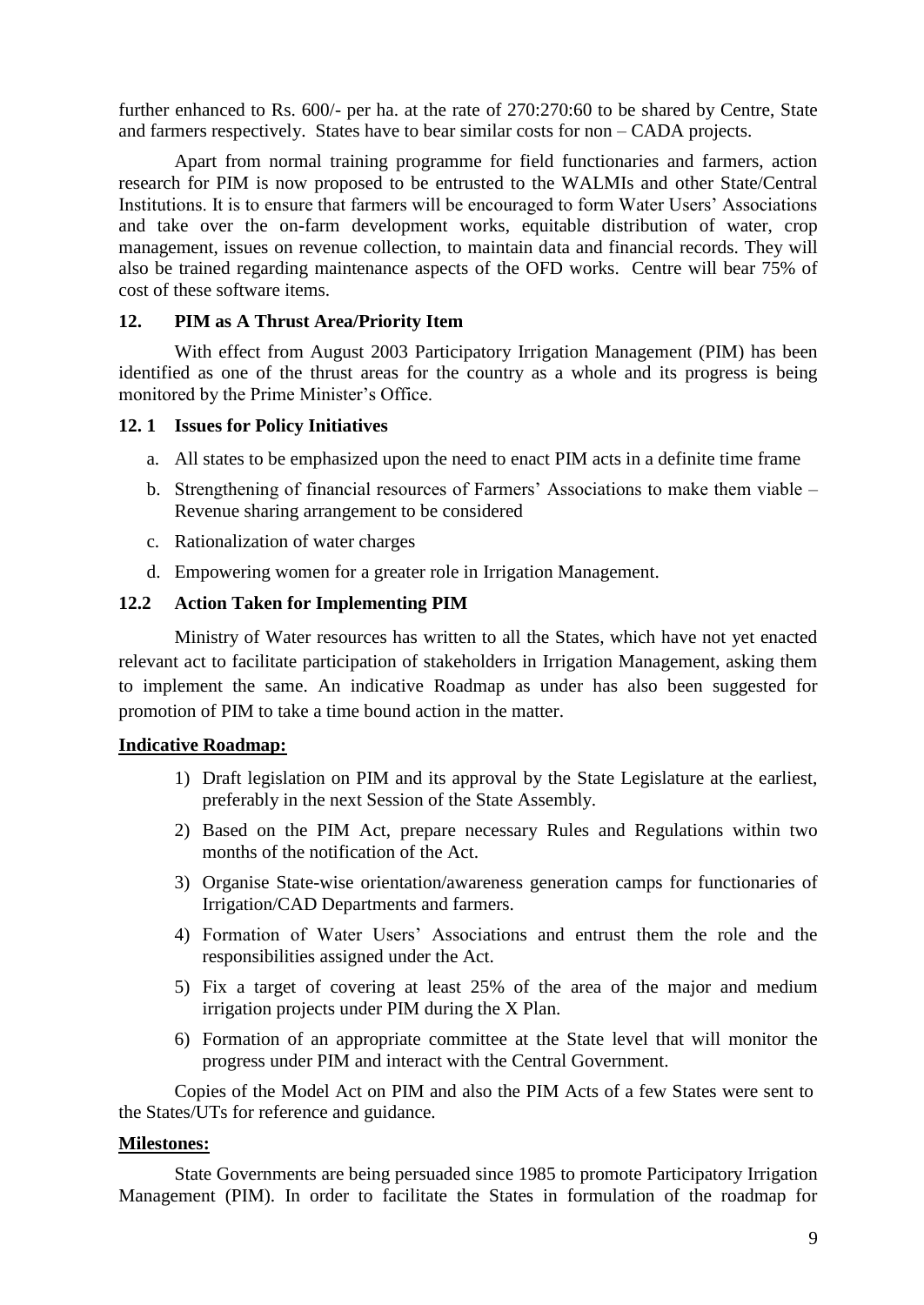promotion, enactment and implementation of PIM the following action points and milestones need be considered. Depending upon the status of the progress of implementation of the PIM in the States the action points may be suitably modified.

- 1. To constitute a Committee within the State to study the provisions of Model Act, PIM Acts of other States, Existing Irrigation Acts of States, Irrigation Water Cost Recovery Structure, and other Regulations of the States.
- 2. Preparation of Draft PIM Act (if not already done) by the State. In this regard the State may obtain help from WALMIs, NGOs or other State/Central organisations followed by the process of approval.
- 3. Awareness and motivation of the farmers in PIM activities. WALMIs can play major role in this activity. This activity of imparting awareness and motivating the farmers could be done simultaneously along with the other activities of implementation of PIM.
- 4. Preparation of draft rules and regulations in connection with identification of jurisdiction, formation, election, role and responsibility of WUAs and Irrigation departments/CADAs (if not already done).
- 5. The process of identification and notification of jurisdiction of each WUA, Minor / Distributary Committee for each Major, Medium and Minor Projects. This should be immediately followed by holding of elections of WUAs.
- 6. Necessary steps may be taken to repair the irrigation systems to be transferred to the farmers. In case of CAD projects, such steps are to be taken within the framework of Restructured CADWM Programme.
- 7. Signing of MoUs between the State Govt. and the WUAs for transfer of responsibility and the irrigation system. This could be done immediately after the necessary completion of repairs and the formation of WUAs.
- 8. Formation of an appropriate committee at the State level that will monitor the progress under PIM and interact with the Central Government
- 9. Monitoring and evaluation of the functioning of the system by the state Govt. for at least three years after handing over the system to the WUAs.

State have been pursued from time to time enact relevant Acts to facilitate participation of stakeholders in Irrigation Management, asking them to formulate a roadmap for furthering the implementation of PIM in their States in a time bound manner and keep the Ministry informed of the progress of the same. It is also requested to furnish the latest information on the status of implementation of PIM / formation of Water Users" Associations in their States.

#### **13. Monitoring and Evaluation**

Regular monitoring and evaluation of the performance of the WUAs is necessary for development of the PIM programme in the country. The success and failure of the WUAs at one place could provide useful lessons and enable taking up of corrective steps in formation and sustainability of WUAs at other places. The performance has to be justified against the objectives laid down and the financial viability.

States have to constitute a State level committee for monitoring of the implementation of the PIM programme. WALMIs can play an important role in implementation, monitoring and evaluation of the PIM programme. Recently Central Water Commission has been entrusted with coordination and monitoring of implementation of PIM in the States/UTs at the Central level.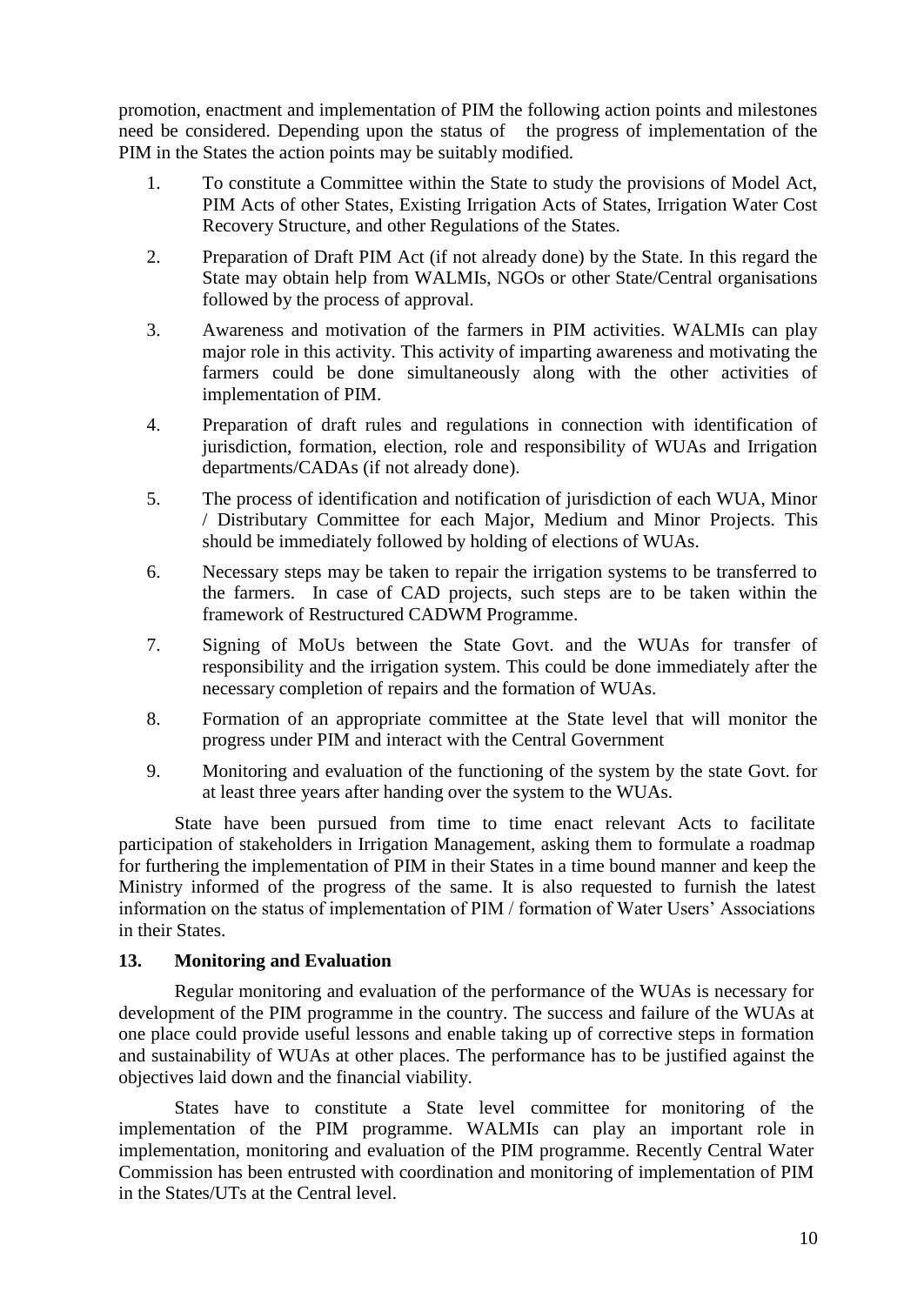MoWR has written to all the States and UTs, which are yet to take action to enact legislation on PIM, asking them to take necessary time bound action for enacting necessary legislation for PIM.

As per the guidelines under the restructured CADWM Programme, State level committees have to be formed for review and monitoring of the CAD projects under the programme. These committees have to have representation from Water Users" Associations at project level.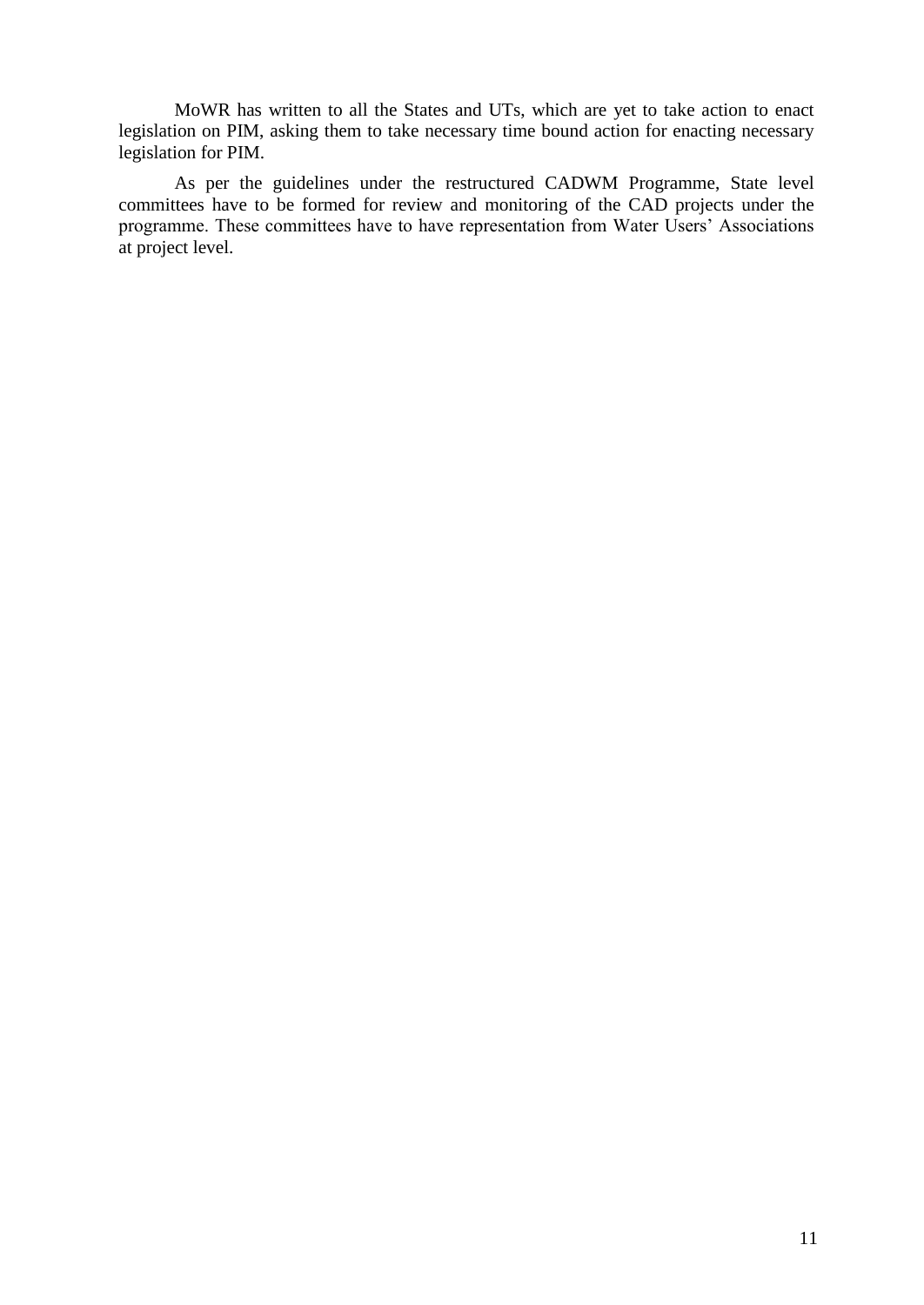### **Functions of farmers' organizations at different levels**

#### **1. Water Users' Association**

The Water Users" Association shall perform the following functions namely:

- (a) to prepare and implement a warabandi schedule for each irrigation season, consistent with the operational plan, based upon the entitlement, area, soil and cropping pattern as approved by the distributary committee, or as the case may be, the project committee;
- (b) to prepare a plan for the maintenance of irrigation system in the area of its operation at the end of each crop season and carry out the maintenance works of both distributary system and minor and field drains in its area of operation with the funds of the association from time to time;
- (c) to regulate the use of water among the various pipe outlets under its area of operation according to the warabandi schedule of the system;
- (d) to promote economy in the use of water allocated;
- (e) to assist the revenue department in the preparation of demand and collection of water rates;
- (f) to maintain a register of landholders as published by the revenue department;
- (g) to prepare and maintain a register of co-opted members;
- (h) to prepare and maintain an inventory of the irrigation system within the area of operation;
- (i) to monitor flow of water for irrigation;
- (j) to resolve the disputes, if any, between the members and water users in its area of operation;
- (k) to raise resources;
- (l) to maintain accounts;
- (m) to cause annual audit of its accounts;
- (n) to assist in the conduct of elections to the managing committee;
- (o) to maintain other records as may be prescribed;
- (p) to abide by the decisions of the distributory and project committees;
- (q) to conduct general body meetings as may be prescribed;
- (r) to encourage avenue plantation on canal bunds and tank bunds by leasing such bunds;
- (s) to conduct regular water budgeting and also to conduct periodical social audit, as may be prescribed;
- (t) to encourage modernization of agriculture in its area of operation; and
- (u) to maintain the feeder channels of minor irrigation tanks by the respective water users associations, in the manner prescribed;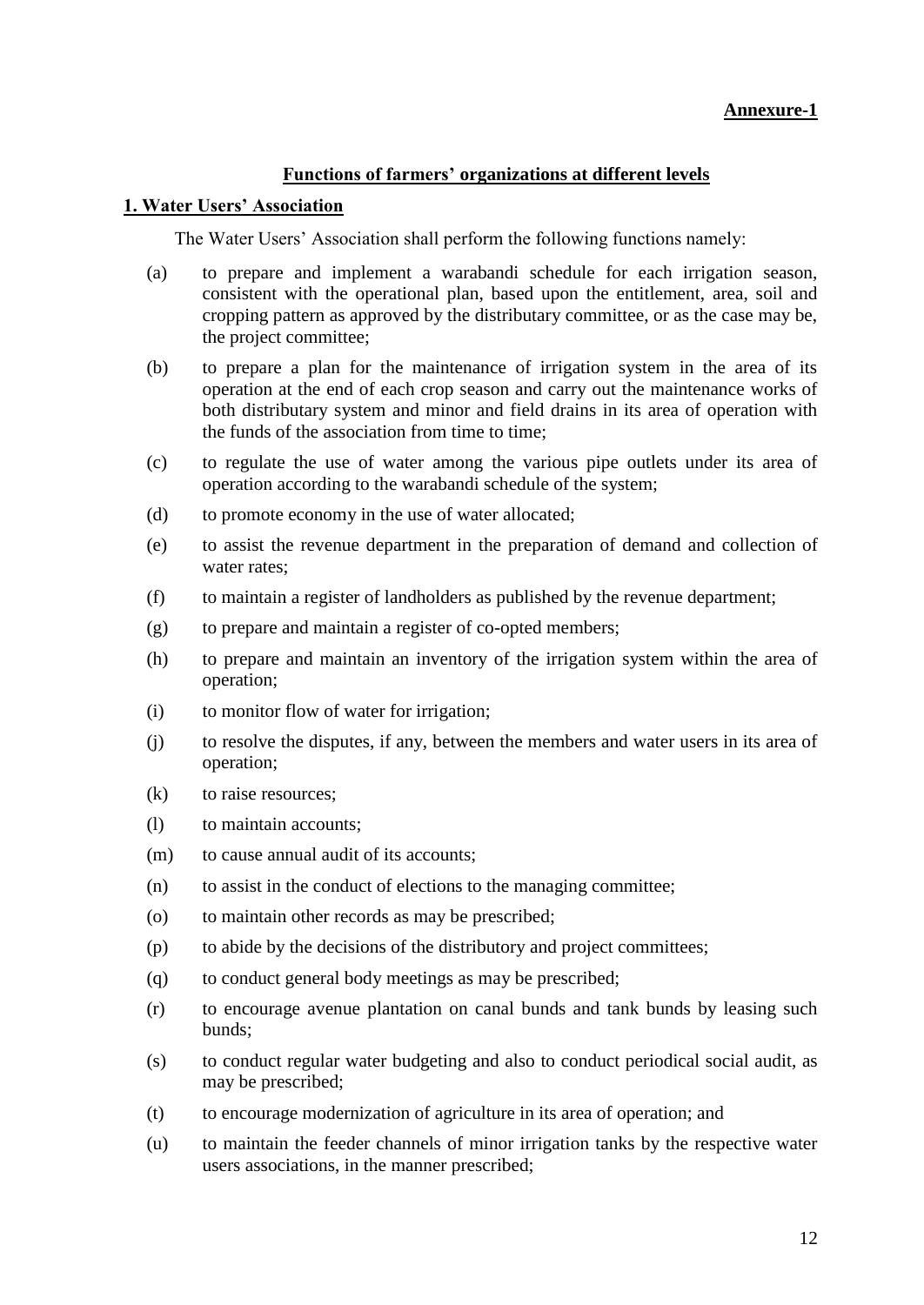### **2. Distributary Committee:**

The distributary committee shall perform the following functions namely:

- (a) to prepare an operational plan based on its entitlement, area, soil, cropping pattern at the beginning of each irrigation season, consistent with the operational plan prepared by the project committee;
- (b) to prepare a plan for the maintenance of both distributaries and medium drains within its area of operation at the end of each crop seasons and execute the maintenance works with the funds of the committee from time to time.
- (c) to regulate the use of water among the various water users associations under its area of operation;
- (d) to resolve disputes, if any, between the water users associations in its area of operation;
- (e) to maintain a register of water users associations in its area of operation;
- (f) maintain an inventory of the irrigation system in the area of its operation, including drains;
- (g) to promote economy in the use of water allocated;
- (h) to maintain accounts;
- (i) to cause annual audit;
- (j) to maintain other records as may be prescribed;
- (k) to monitor the flow of water for irrigation;
- (l) to conduct general body meetings as may be prescribed;
- (m) to abide by the decisions of the project committee;
- (n) to cause regular water budgeting and also the periodical social audit as may be prescribed;
- (o) to assist in the conduct of elections to the managing committee;
- (p) to encourage avenue plantations in its area of operation; and
- (q) to encourage modernisation of agriculture in its area of operation.

#### **3. Project Committee:**

The project committee shall perform the following functions namely:

- (a) to approve an operational plan based on its entitlement, area, soil, cropping pattern as prepared by the competent authority in respect of the entire project area at the beginning of each irrigation season;
- (b) to approve a plan for the maintenance of irrigation system including the major drains within its area of operation at the end of each crop season and execute the maintenance work with the funds of the committee from time to time;
- (c) to maintain a list of the distributory committees and water users" associations in its area of operation;
- (d) to maintain an inventory of the distributary and drainage systems in its area of operation;